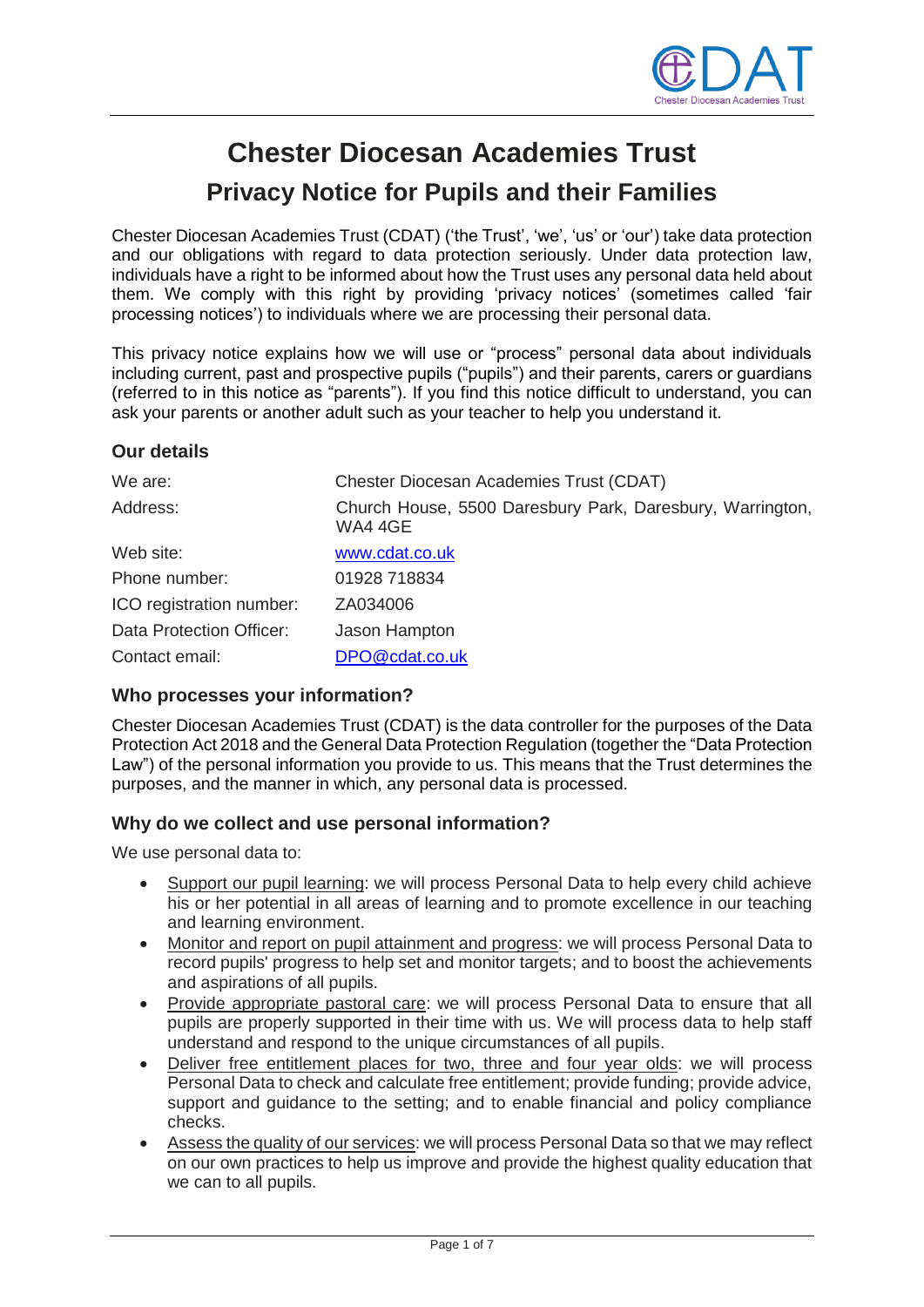

- Ensure proper management of school trips and afterschool clubs and activities: when pupils and parents participate in school trips and afterschool clubs and activities Personal Data will need to be processed.
- Keep pupils safe and protect their welfare: in order to protect pupils, parents and staff in their involvement at the Trust, we must process Personal Data relating to matters such as incidents and responses to incidents.
- Meet statutory duties: placed upon us by the government for activities such as DfE data collections.

#### **Categories of information that we collect, hold and share**

Personal Data that we may collect and process about pupils includes, but is not restricted to:

- Personal identifiers and contacts (such as name, unique pupil number, contact details and address).
- Characteristics (such as ethnicity, language, and free school meal eligibility).
- Safeguarding information (such as court orders and professional involvement).
- Special educational needs (including needs and ranking).
- Medical and administration (such as child health, dental health, allergies, doctor's details, medication and dietary requirements).
- Attendance (such as sessions attended, number of absences, absence reasons and any previous schools attended).
- Assessment and attainment (such as key stage 1 and phonics results, post 16 courses enrollment and any relevant results).
- Behavioural information (such as exclusions and any relevant alternative provision put in place).
- CCTV images that have been captured, to keep our premises safe and secure for all users.

#### **The lawful basis on which we process this information**

We will only collect and use your information when the law allows us to. Most often, we will use your information where:

- We need to comply with the law (in meeting the statutory duties placed upon us).
- We need to use it to carry out a task in the public interest (in order to provide you with an education and to offer extra-curricular activities such as reading sessions and afterschool clubs to benefit the personal and academic growth of our pupils).
- We are fulfilling a contract for services which are paid for, such as music tuition, school trips or examination entrance.

Sometimes, we may also use your personal information where:

- You, or your parents/carers have given us permission to use it in a certain way (for example, school photographs for non-educational purposes).
- We need to protect your, or someone else's, vital interests (protect your life).

Where we have got permission to use your data, you or your parents/carers may withdraw this at any time. We will make this clear when we ask for permission and explain how to go about withdrawing consent.

Some of the reasons listed above for collecting and using your information overlap, and there may be several grounds which mean we can use your data.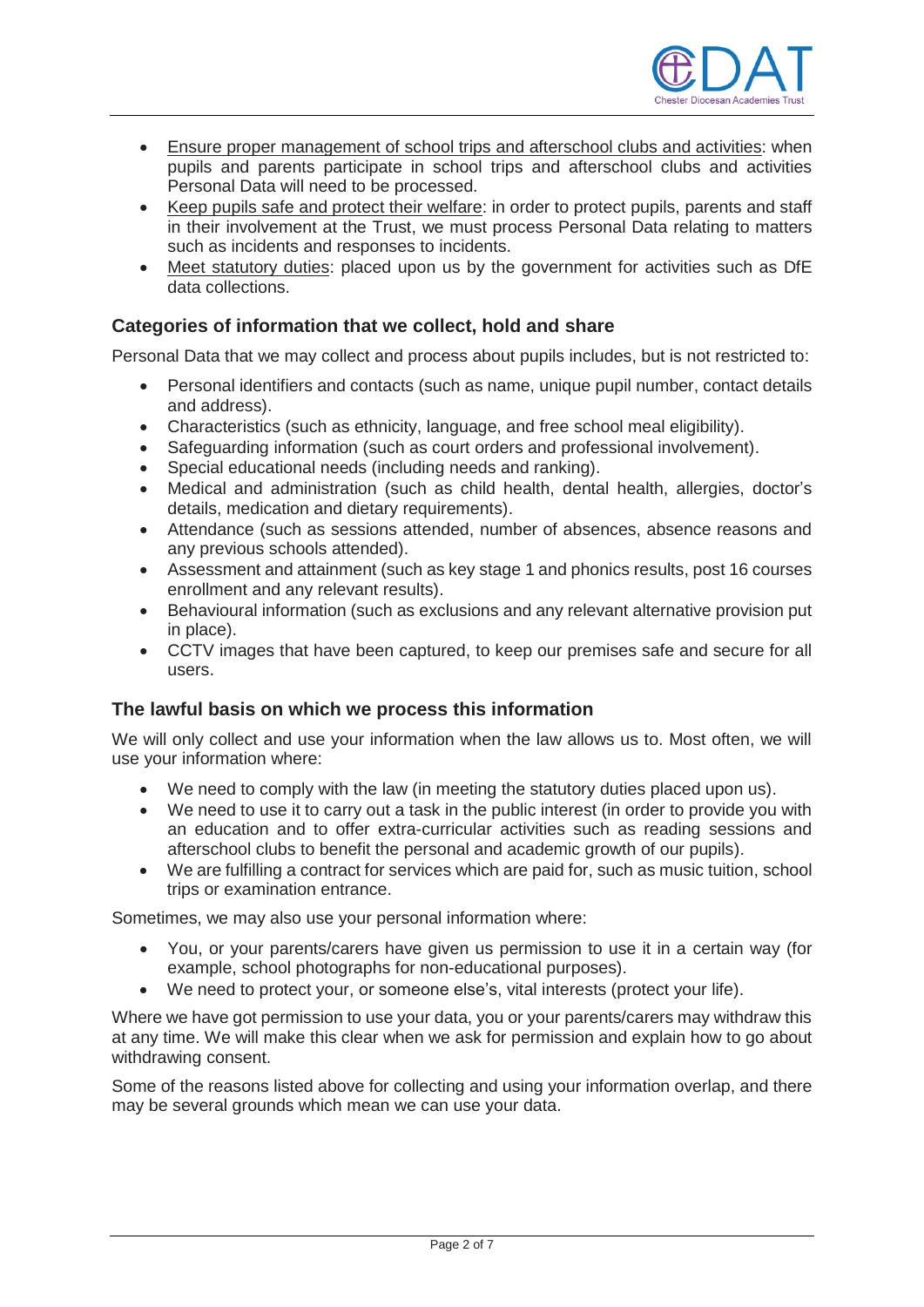

#### **Collecting this information**

Pupil data is essential for the operational use of the Trust and our schools. Whilst in most cases you, or your parents/carers, must provide the personal information we need to collect, some of it requested on a voluntary basis. We will always tell you if it is optional. If you must provide the data, we will explain what might happen if you do not provide it.

In addition, when a child joins us from another school, we receive a secure file containing relevant information called a Common Transfer File (CTF) and may use registration forms at the start of the school year.

We ask parents to keep pupil information up to date through a variety of methods, including online services for parents. Parents will receive invites to register from your school and reminders to update your information regularly throughout the school year.

#### **Storing personal information**

We keep personal information about pupils and parents while they are attending our school. We may also keep it beyond their attendance at one of our schools if this is necessary in order to comply with our legal obligations. Our record retention schedule sets out how long we keep information about pupils. You can request a copy of our record retention schedule by contacting our Data Protection Officer or by accessing your school website.

#### **Sharing Information**

We do not share personal information about you with anyone without consent unless the law and our policies allow us to do so.

We may share pupil information with:

- Schools that the pupils attend after leaving us.
- Schools within the Trust.
- The Local authority in order to meet our legal obligations to share certain information with it, such as safeguarding concerns and exclusions.
- Youth support and Careers guidance services (pupils aged 13+).
- The Department for Education (DfE).
- The pupil's family and representatives.
- Educators and examining bodies.
- Regulators, such as Ofsted.
- Financial organisations.
- Health authorities such as the School Nurse and other medical professionals.
- Health and social welfare organisations.
- Security organisations.
- Professional advisers and consultants.
- Charities and voluntary organisations in support of pupils' needs.
- Police forces, courts, tribunals.
- Professional bodies.
- ICT support suppliers.
- School meal providers where relevant allergy information is vital (usually primary settings only).
- Suppliers and service providers and educational software providers in support of teaching and learning to enable them to provide the service we have contracted them for.

This list is not exhaustive.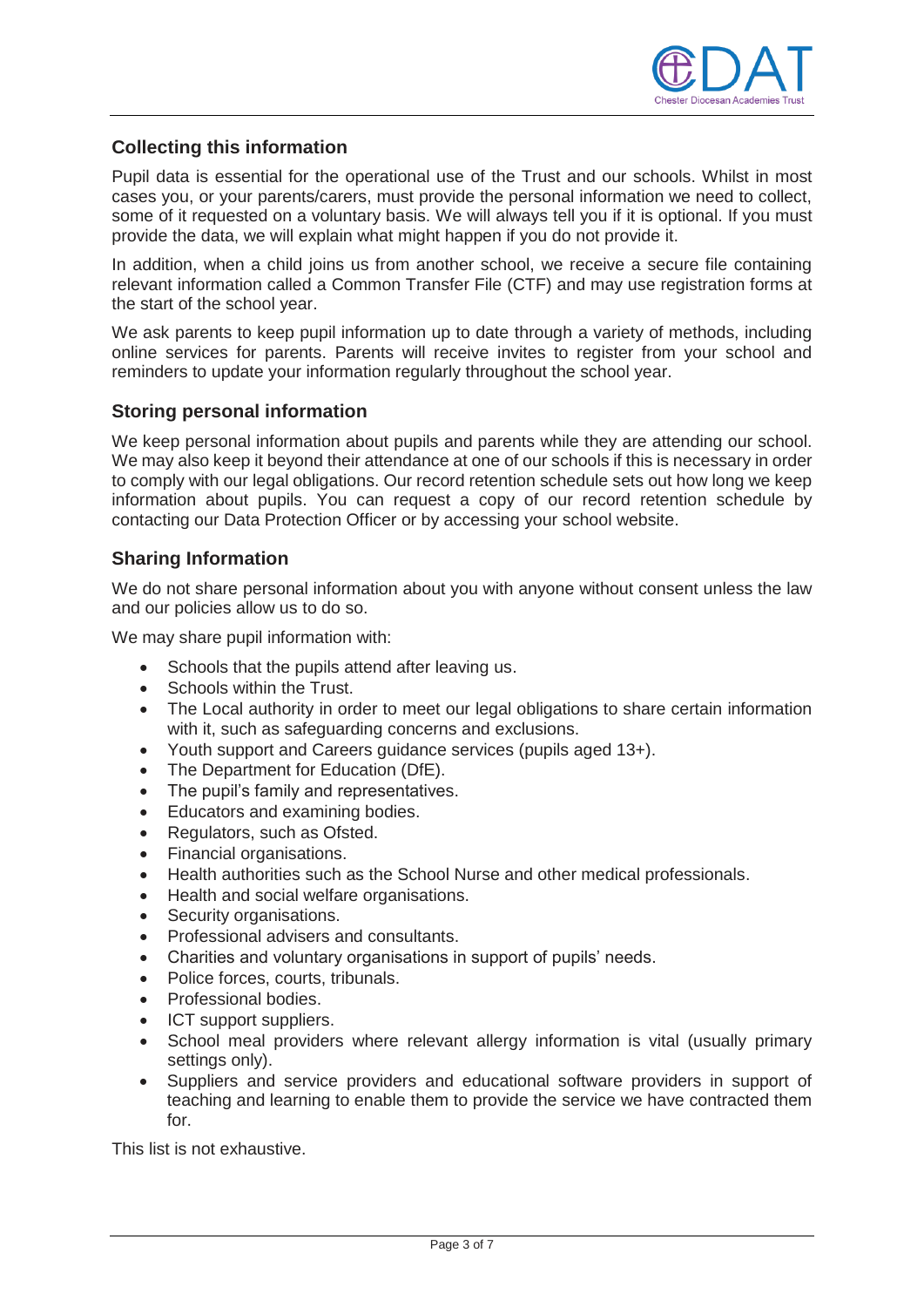

#### **Youth support services**

Once our pupils reach the age of 13, we also pass pupil information to the local authority (LA) and/or provider of youth support services because they have responsibilities in relation to the education or training of 13 to 19-year-olds under section 507B of the Education Act 1996.

Sharing this information allows them to provide the following services:

- Youth support services
- Careers advisers
- Post-16 education and training providers

The information we share is limited to the pupil's name, address and date of birth; however, where a parent has provided their consent, other relevant information will be shared. This right to consent is transferred to pupils once they reach 16-years-old.

#### **Department for Education**

The Department for Education (DfE) collects personal data from educational settings and local authorities via various statutory data collections. We are required to share information about our pupils with the Department for Education (DfE) either directly or via the Local Authority for the purpose of those data collections, under Regulation 5 of The Education (Information About Individual Pupils) (England) Regulations 2013.

All information we share with the DfE is transferred securely and held by the DfE under a combination of software and hardware controls which meet the current [government security](https://www.gov.uk/government/publications/security-policy-framework)  [policy framework.](https://www.gov.uk/government/publications/security-policy-framework) For more information, please see 'How Government uses your data' section at the end of this notice.

#### **Requesting access to your personal data**

You have the right to request access to information which we hold about you. To make a request for your personal information please contact the Trust's Data Protection Officer at [dpo@cdat.co.uk.](mailto:dpo@cdat.co.uk)

You also have specific rights in relation to the processing of your data:

- To ask us for access to information about you that we hold.
- To have your personal data rectified, if it is inaccurate or incomplete.
- To request the deletion or removal of personal data where there is no compelling reason for its continued processing.
- To restrict our processing of your personal data (i.e. permitting its storage but no further processing).
- To object to direct marketing, including profiling, and processing for the purposes of scientific/historical research and statistics.
- Not to be subject to decisions based purely on automated processing where it produces a legal or similarly significant effect on you.

For further information on how to request access to personal information held centrally by DfE, please see the ['How Government uses your data'](#page-5-0) section at the end of this notice.

#### **Making a compliant**

If you have a concern about the way we are collecting or using your personal data, we ask that you raise your concern with us in the first instance. If you are unhappy with the way we have dealt with any of your concerns, you can make a complaint to the Information Commissioner's Office (ICO), the supervisory authority for data protection issues in England and Wales using the details below. The ICO is a wholly independent regulator established in order to enforce data protection law.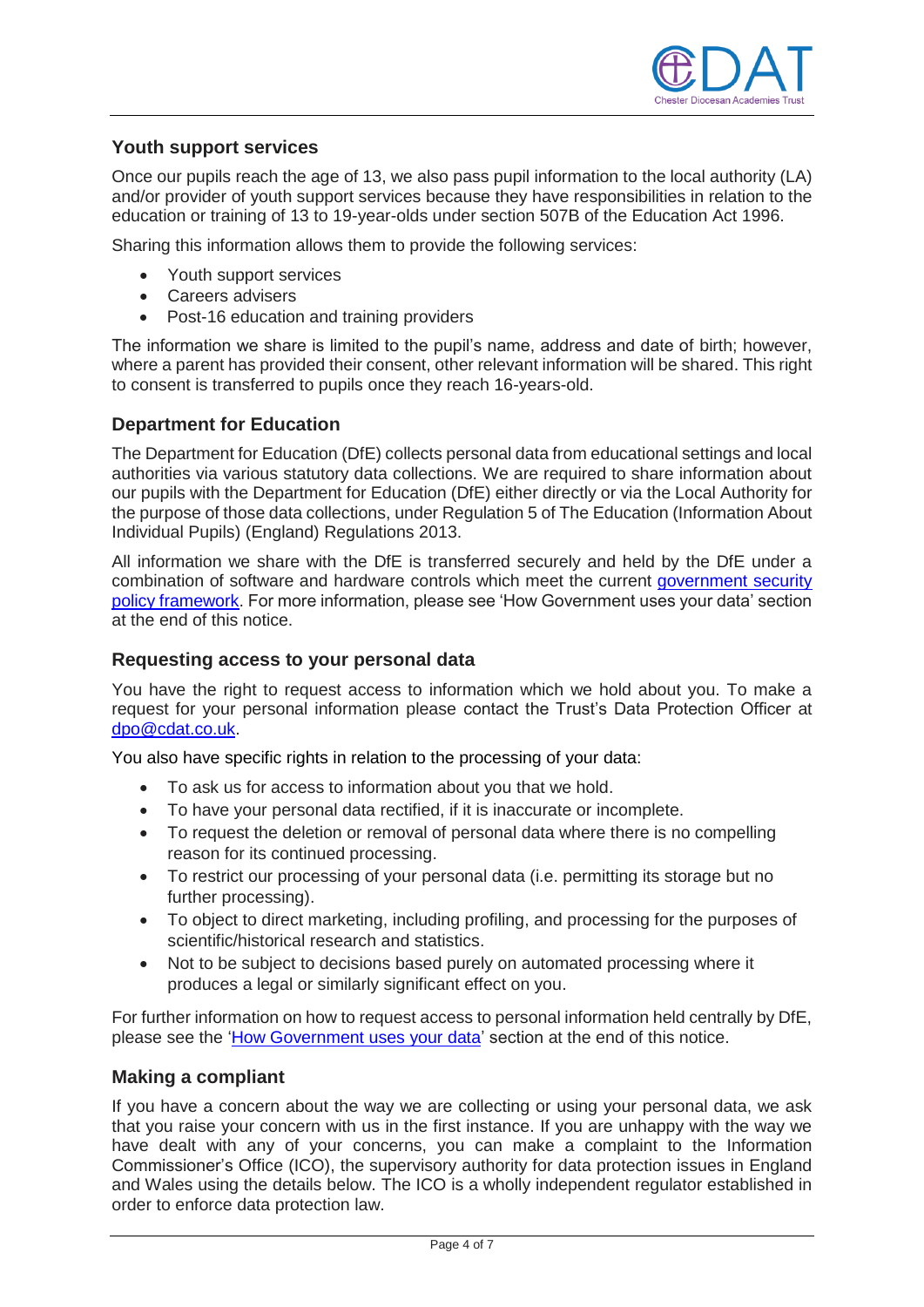

ICO Concerns website: [www.ico.org.uk/concerns](http://www.ico.org.uk/concerns) ICO Helpline: 0303 123 1113 ICO Email: [casework@ico.org.uk](mailto:casework@ico.org.uk)

ICO Postal Address: Information Commissioner's Office, Wycliffe House, Water Lane, Wilmslow, **Cheshire** SK9 5AF

#### **Changes to this notice**

Any changes we make to this notice in the future will be posted on our website and, where appropriate, notified to you by e-mail. Please check back frequently to see any updates or changes.

This privacy notice was last updated on 4<sup>th</sup> February 2019.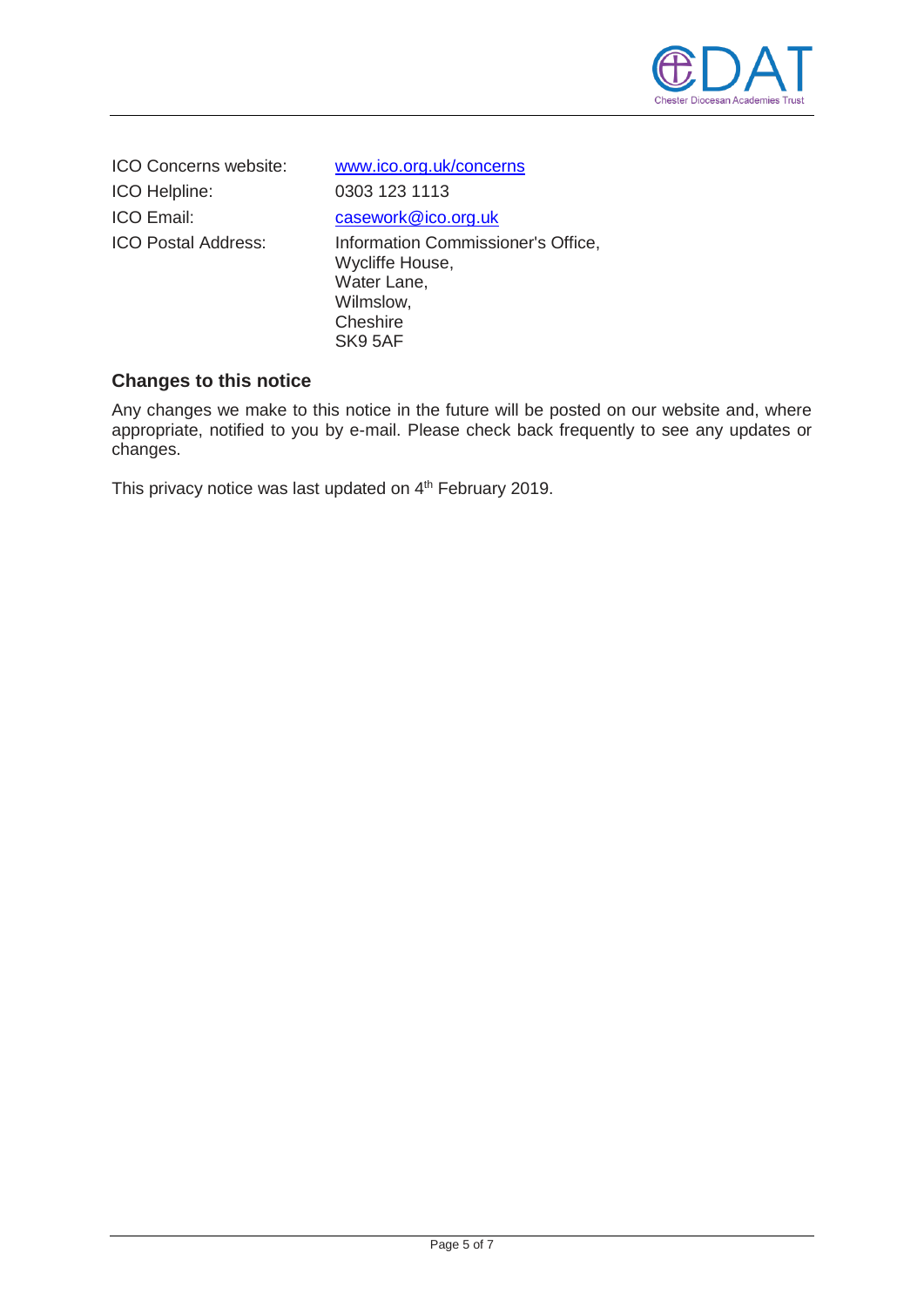

### <span id="page-5-0"></span>**How Government uses your data**

The pupil data that we lawfully share with the DfE through data collections:

- underpins school funding, which is calculated based upon the numbers of children and their characteristics in each school.
- informs 'short term' education policy monitoring and school accountability and intervention (for example, school GCSE results or Pupil Progress measures).
- supports 'longer term' research and monitoring of educational policy (for example how certain subject choices go on to affect education or earnings beyond school)

### **Data collection requirements**

To find out more about the data collection requirements placed on us by the Department for Education (for example; via the school census) go to [https://www.gov.uk/education/data](https://www.gov.uk/education/data-collection-and-censuses-for-schools)[collection-and-censuses-for-schools.](https://www.gov.uk/education/data-collection-and-censuses-for-schools)

# **The National Pupil Database (NPD)**

Much of the data about pupils in England goes on to be held in the National Pupil Database (NPD). The NPD is owned and managed by the Department for Education and contains information about pupils in schools in England. It provides invaluable evidence on educational performance to inform independent research, as well as studies commissioned by the Department.

It is held in electronic format for statistical purposes. This information is securely collected from a range of sources including schools, local authorities and awarding bodies. To find out more about the NPD, go to [https://www.gov.uk/government/publications/national](https://www.gov.uk/government/publications/national-pupil-database-user-guide-and-supporting-information)[pupil-database-user-guide-and-supporting-information](https://www.gov.uk/government/publications/national-pupil-database-user-guide-and-supporting-information)

# **Sharing by the Department**

The law allows the Department to share pupils' personal data with certain third parties, including:

- schools and local authorities
- researchers
- organisations connected with promoting the education or wellbeing of children in England
- other government departments and agencies
- organisations fighting or identifying crime

For more information about the Department's NPD data sharing process, please visit: <https://www.gov.uk/data-protection-how-we-collect-and-share-research-data>

Organisations fighting or identifying crime may use their legal powers to contact DfE to request access to individual level information relevant to detecting that crime. Whilst numbers fluctuate slightly over time, DfE typically supplies data on around 600 pupils per year to the Home Office and roughly 1 per year to the Police.

For information about which organisations the Department has provided pupil information, (and for which project) or to access a monthly breakdown of data share volumes with Home Office and the Police please visit the following website:

<https://www.gov.uk/government/publications/dfe-external-data-shares>